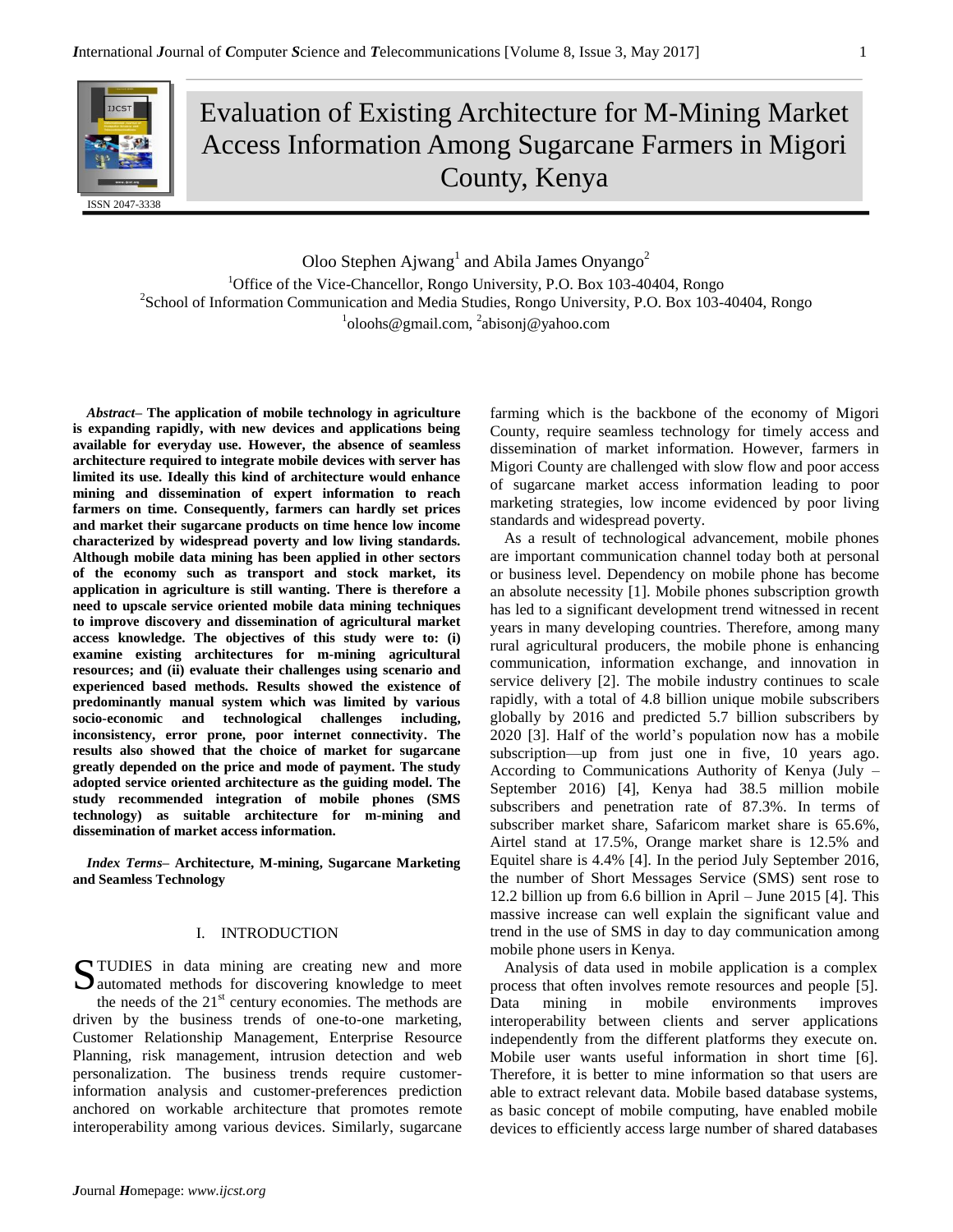on stationary or mobile data services.

Data mining techniques include: (a) the Create, Select, Update and Alter (CSUA) based data mining approach for mobile computing environments developed by Ashutosh K. Dubey, Ganesh Raj Kushwaha and Jay Prakash [7] (b) pervasive data mining of databases from mobile devices through the use of Web Services developed by Domenico Taliay and Paolo Trunfioz [8] (c) K. Meena and M. Durairaj introduced a N algorithm for data mining [9], and (d) architecture of PDM framework developed by Frederic Stahl, Mohamed Medhat Gaber ,Max Bramer and Philip S. Yu [10].

The goal of mobile data mining is to provide advanced techniques for the analysis and monitoring of critical data in mobile devices. Mobile data mining has to take into account the typical issues of a distributed data mining environment, with additional technological constraints such as low bandwidth networks, reduced storage space, limited battery power, slower processors, and small screens to visualize the results. The mobile data mining field may include several application scenarios in which a mobile device can play the role of data producer, data analyzer, client of remote data miners, or a combination of the roles.

Mobile phones are used in m-agriculture to inform farmers when to sow crops and what fertilizers to use among other agronomic practices. Agricultural resources especially information on market access is an important factor in agricultural value chain. ICTs are improving market access through market information system, network for transaction security and traceability of agricultural produce [11]. Recent development projects have used ICTs to reduce the asymmetry in information access among the market players and to create linkages between the actors in the chain that ultimately benefit farmers [12]. In Migori County, middlemen have monopolized the sugarcane market and hindered free flow of information to famers on market access [13]. This has resulted in low cane prices per tonnage, postharvest loses. Consequently, sugarcane production has reduced with a negative ripple effect on the livelihoods of the farming community and the economy of local and national governments.

Currently, there are various mobile applications such as iCow, AgroSim, Rural eMarket, M-Shamba, Mobile Agribiz, Farmer-Connect, Esoko, mFisheries among others [14] that are used in agriculture in Kenya. However, these applications do not support data mining technology to analyze and disseminate specific content and area-aware information to farmers, especially the sugarcane farmers in Migori County. Similarly, mobile data mining architectures such as MobiMine [15], VEhicle DAta Stream (VEDAS) [16] and Service Oriented Mobile Data Mining model (SO-M-Miner) [17] have been used in other sectors of the economy other than agriculture.

Therefore, a seamless, location-based architecture that can foster the integration of mobile devices and servers to enhance data mining can possibly enhance information sharing on market access among sugarcane farmers in Migori County and consequently help realize an improved agricultural production leading to enhanced livelihoods of the farmers. The objectives of the study were to: (i) examine existing architectures for m-mining agricultural resources; and (ii) evaluate their challenges using scenario and experienced based methods.

This study identified and evaluated the challenges facing the existing architecture for m-mining agricultural resources and thereafter recommended a suitable architecture.

## II. METHODOLOGY

Descriptive survey was conducted using 395 respondents in Awendo and Uriri Sub-Counties of Migori County, on mmining of market access information. They included 389 sugarcane farmers and County Agricultural Extension Officers (CAEOs) and 6 Sony Sugar Company/Jaggery Processing Firm–Extension/Marketing Officers (SSC/JPF - E/MO). Data was collected using structured questionnaire and interview schedules.

#### III. DATA ANALYSIS

Data was classified based on research objectives and entered into an Excel workbook and *Wordle*. Quantitative data was then analyzed using descriptive statistics with the aid of Microsoft Office Excel spreadsheet to show frequency of distribution. Qualitative data was analyzed using text analytics techniques with the aid of *Wordle.* Results were showed in frequencies, percentages, mean and explanatory notes and presented in form of tables and graphs.

## IV. RESULTS AND DISCUSSION

## *A) Existing Architecture and Arc*h*itecture Ergonomics that Determining Marketing of Sugarcane*

The results showed that the choice of the market for sugarcane was greatly influenced by price (76%) paid by Sony Sugar Company and promptness of payment (10%) by Jaggery Processing Firms (Table I). Therefore, access to the right information on price and duration of processing payment determined the choice of a market by a farmer. Ultimately, the architecture should ensure that sugarcane farmers are able to access prevailing market prices and payment period.

Further, the study found out that the existing architecture is predominantly manual (78%) with most farmers and CAEOs relying on information provided by SSC/JPF - E/MO (Table II). This was unlike the automated system such as MobiMine [15], VEDAS [16] and SO-M-Miner [17]. The manual system is prone to exploitation by the middlemen hence farmers are not able to get the best market for their canes. This may be the cause for the widespread poor livelihoods and poverty that has dominated the lives of many sugarcane farmers around this region despite many years of farming this crop. Enhancing the use of mobile devices in this region would greatly increase access to agricultural information among sugarcane farmers in Migori County. This ideology can be supported by the high penetration rate of mobile phones (87.3%) [4] and the significant usage of SMS (12.2 billion) [4] in Kenya hence its integration in sugarcane farming will be highly accepted by farmers. Similarly, mobile phone device is personal, pervasive, and provides the opportunity for proximity. The farmers, thus, will get timely information to leverage on the sale of their sugarcane.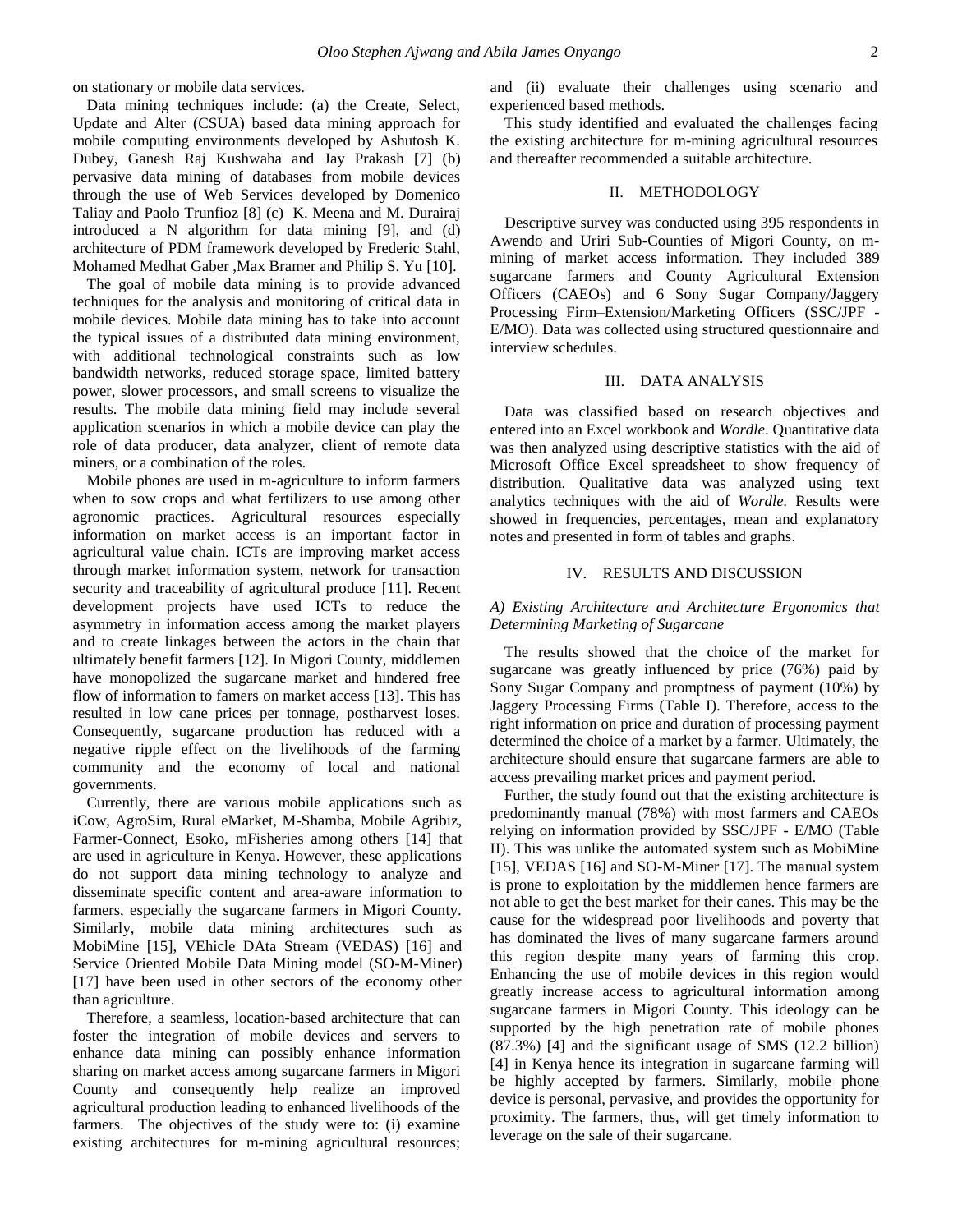Table I: Existing architectural issues that determine the choice of market for sugarcane

|               | Sony Sugar     | $\frac{0}{0}$ | Jaggery        | $\%$  |
|---------------|----------------|---------------|----------------|-------|
|               | Company -      |               | Processing     |       |
|               | No.<br>of      |               | Firm           |       |
|               | farmers and    |               | No. of farmers |       |
|               | <b>CAEOs</b>   |               | and CAEOs      |       |
| Accessibility |                | 0%            | 21             | 5%    |
| Others        | 0              | 0%            | $\Omega$       | $0\%$ |
| Prompt        | $\mathfrak{D}$ | 1%            | 38             | 10%   |
| payment       |                |               |                |       |
| Few           | 14             | 4%            | 11             | 3%    |
| procedural    |                |               |                |       |
| requirements  |                |               |                |       |
| Pay a good    | 297            | 76%           | 5              | 1%    |
| price         |                |               |                |       |
| Total         | 314            | 81%           | 75             | 19%   |

Table II: Existing tools for accessing agricultural information

| Tool                                | No. of farmers and CAEOs | $\%$ |
|-------------------------------------|--------------------------|------|
| Desktop and Laptops                 |                          | 2%   |
| Others (TV, Radio and newspaper)    | 16                       | 4%   |
| Mobile phones                       | 62                       | 16%  |
| <b>Extension/Marketing Officers</b> | 302                      | 78%  |
|                                     | 389                      | 100% |

#### *B) Data Flow of the existing manual architecture*

From Fig. 1 it is shown that a farmer manually requests for agricultural market access information from the SSC/JPF - E/MO. If the requested information is available, the SSC/JPF - E/MO delivers it to the farmer for decision making. A farmer who decides to sell his/her sugarcane to Jaggery Processing Firms receives instant payment for canes delivered while those who sell to Sony Sugar Company fills a contract form initiating an agreement between the company and the farmer. The contract form captures the farmer's data including: names, geographical location, plot number, contact details and size of the land. The content of the form is then fed into Agricultural Management System (AMS) database for to facilitate tracking of payment. Fig. 2 shows the architecture for the AMS.

A farmer logs in to the *famers' portal* to view his/her details and track payment. However, the use of AMS was limited by lack of internet access by most of the stakeholders due to low literacy levels, poor internet connectivity in Migori County and the widespread ownership of basic mobile phones by farmer. SMS technology do not rely on internet to send and receive messages in mobile phones, hence its choice as the mode of information delivery in the architecture to be proposed. Also, access to the farmer's portal is read only.

#### *C) Mode of Information Sharing and Delivery to Farmers*

Fig. 3 shows that mobile phones – phone calls (18%) ranked a distant second to face to face - (66%) in accessing market information. This implies the potentiality of mobile phone application in m-mining market access information by sugarcane farmers even though it had not been fully utilized.



Fig. 1: Data Flow of the existing manual architecture



Fig. 2: Data flow of the farmers' portal (Source: Field data (2016))

Thus, it is important to explore the SMS technology to mine, store and share agricultural market access information. It is expected that this architecture would receive great acceptance since majority of the stakeholders were already aware of the capability of mobile phones to remotely access information especially the KCSE/KCPE results.

Sharing information is critical in promoting the growth of knowledge society. Information is the power that drives the current economies, therefore improved access and sharing of information among famers would lead to better marketing strategies being adopted by the farmers. Results indicated that there was little attempt (29%) (Fig. 4) by farmers to share information in Migori County. Random dissemination of messages on current market trends will timely reach many farmers and thus competitively set best cane prices. This functionality was also used to share information to farmers on the best agronomic practices for improved productivity.

### *D) Awareness Levels of Remote Access and Availability of Central Database to Access Information on Marketing Sugarcane*

The study found out that farmers used mobile phones to remotely access national examination (KCSE/KCPE) results (91%) (Table III). This signifies the potential applicability and acceptance of the use of mobile phones to remotely access market information. This present ideal baseline for rolling out suitable architecture among farmers since some of the farmer had used the similar form of data mining in other sectors.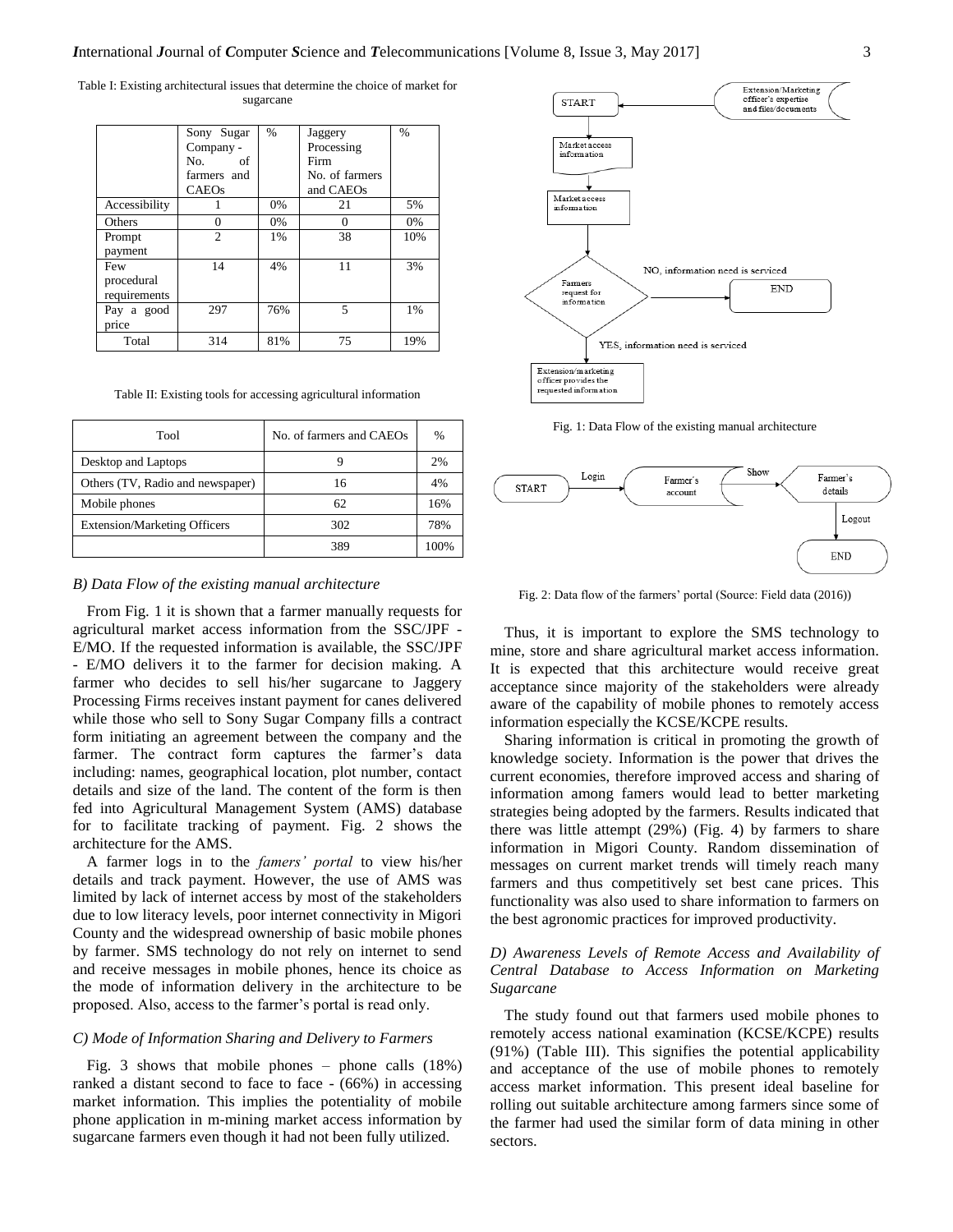

Fig. 3: Mode of Information Delivery to farmers in Migori County



Fig. 4: Sharing of information among farmers

The results in Table IV showed lack of awareness among farmers and CAEOs (0%) on the existence of a central database was attributable to lack of appropriate tools/systems by farmers and CAEOs to access the database. The database required access to internet which most farmers and CAEOs could not afford either as a result of technological challenges, low literacy levels or inability to buy smartphones which were expensive compared to basic phones.

Despite the SSC/JPF – E/MO being aware of the existence and use of the database (100%) (Table IV) its low uptake was due to the system's limited functionality. The farmer's portal was a read only portal, the SMS module had not been activated, modification of the system codes were limited to the vendor and it depended on internet access for remote manipulation of the database. Agricultural market sector is characterized by large data sets which require robust database for knowledge discovery - the AMS database was not robust. Therefore, the architecture to be proposed will be manipulated remotely by farmers through issuance of instructions in terms of keywords from the mobile phones and feedback received in real time. The database will also be robust.

# *E) Evaluation of Challenges Affecting use of Existing M-Mining Architectures*

The findings further revealed that the several constraints affected the use of existing architectures which is highly

Table III: Use of mobile phones to remotely access market information

|       | Aware of the use of mobile<br>phones for remote access |                 | Consider using mobile phones<br>for remote access          |                |  |
|-------|--------------------------------------------------------|-----------------|------------------------------------------------------------|----------------|--|
|       | No. of farmers.<br>CAEOs and<br>SSC/JPF - E/MO         | Percent<br>ages | No. of farmers,<br>CAEO <sub>s</sub> and<br>SSC/JPF - E/MO | Parentag<br>es |  |
| Yes   | 54                                                     | 14%             | 358                                                        | 91%            |  |
| No    | 341                                                    | 86%             | 37                                                         | 9%             |  |
| Total | 395                                                    | 100%            | 395                                                        | 100%           |  |

Table IV: Awareness on the availability of central database – farmers, CAEOs and SSC/JPF - E/MO

|                             | Farmers and CAEOs           | SSC/JPF - E/MO |                                     |      |  |
|-----------------------------|-----------------------------|----------------|-------------------------------------|------|--|
| Availability<br>of database | No. of farmers<br>and CAEOs | $\%$           | No. of<br><b>SSC/JPF</b><br>$-E/MO$ | $\%$ |  |
| Yes                         |                             | 0%             |                                     | 100% |  |
| No                          | 389                         | 100%           |                                     | 0%   |  |
|                             | 389                         | 100%           |                                     | 100% |  |

manual. See Table V. Some of the major challenges include high cost of Manual system which is characterized by physical movement spanning long distance to the factory or jaggery firms to seek information. Also, Poor internet connectivity in Migori County hinder querying of online databases such as the AMS System used by Sony Sugar Company.

Further, the AMS was not fully implemented hence limiting the functionality of the system. The system could not be customized to adapt to the operating environment without the assistance of the vendor. This posed challenges to the system users in terms of delays in cases of system failures. Framers who did not have internet access were also disadvantaged, since they were unable to access the system. The study will thus propose an architecture that is location-based to carter for the needs of users while considering the existing technological constraints.

It is suggested that adoption and utilization of appropriate mobile data mining will resolve most of the challenges raised by the farmers and CAEOs. It will: improve decision making by farmers; diversify market channels leading to high cane prices; reduce postharvest losses; and reduce duration of payments because of transaction security and ability to track payment processes. Ultimately, it will facilitate economic and financial freedom of the society.

## V. CONCLUSION AND RECOMMENDATION

The study found out that the existing architecture used by sugarcane actors in Migori County was largely manual. Farmers depended on information delivered by the CAEOs and SCC/JPF- E/MO. This manual system was prone to technological and human challenges including inconsistency, error prone, non-reproducibility, cost, poor internet connectivity, lack of relevant data, low bandwidth reduced